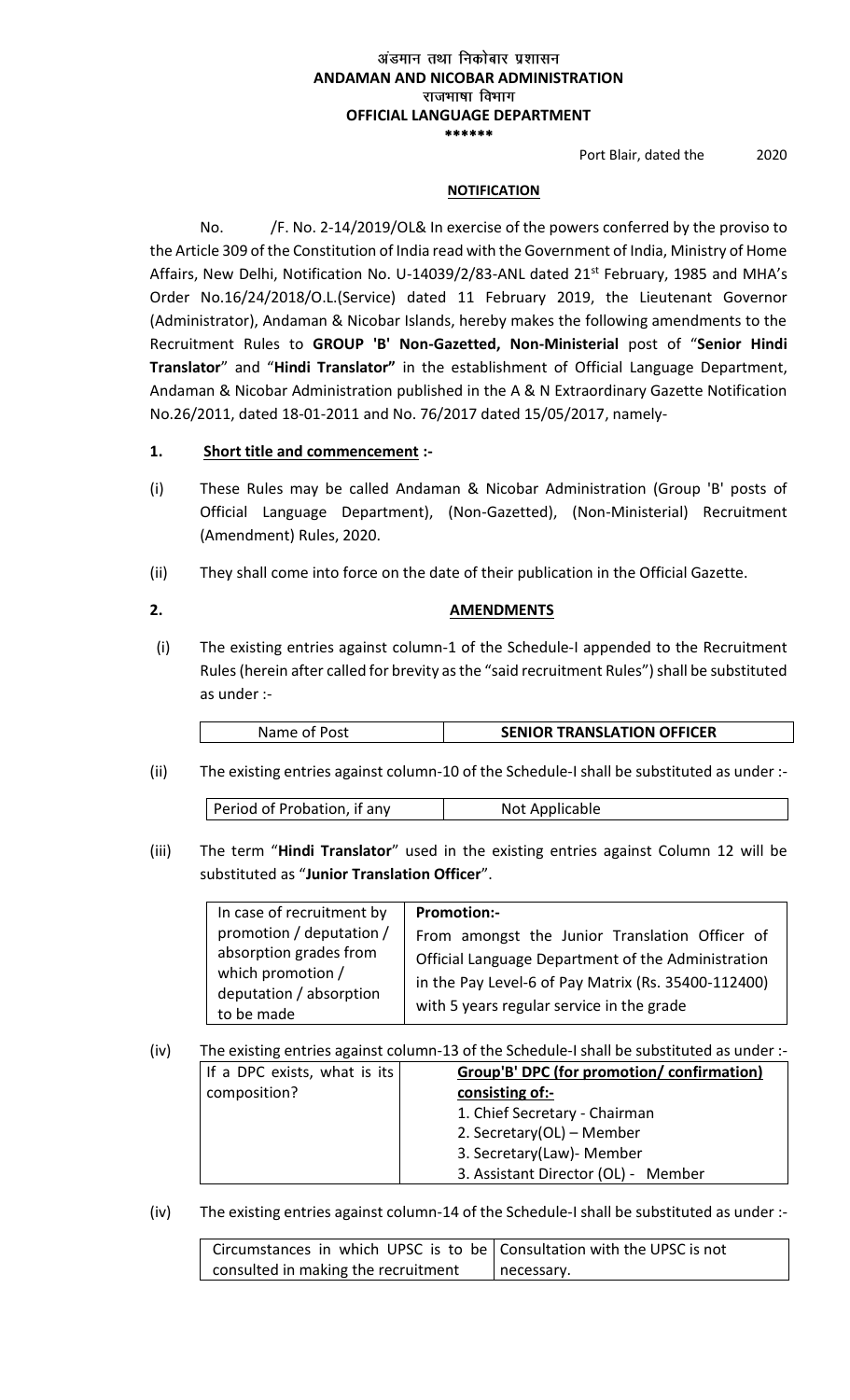(v) The existing entries against column-1 of the Schedule-II appended to the Recruitment Rules(herein called for brevity as the "said recruitment Rules") shall be substituted as under :-

| Name of Post | <b>JUNIOR TRANSLATION OFFICER</b> |
|--------------|-----------------------------------|
|              |                                   |

(vi) The existing entries against column-8 of the Schedule-II shall be substituted as under :-

|  | <b>Educational and</b><br>other<br>qualifications | Master's degree of a recognized University in Hindi with<br>English as a compulsory or elective subject or as the medium<br>of examination at the degree level                                                                                                                                                                                                                                                                                                               |
|--|---------------------------------------------------|------------------------------------------------------------------------------------------------------------------------------------------------------------------------------------------------------------------------------------------------------------------------------------------------------------------------------------------------------------------------------------------------------------------------------------------------------------------------------|
|  | required for direct<br>recruits                   | <b>OR</b>                                                                                                                                                                                                                                                                                                                                                                                                                                                                    |
|  |                                                   | Master's degree of a recognized University in English with<br>Hindi as a compulsory or elective subject or as the medium of<br>examination at the degree level.                                                                                                                                                                                                                                                                                                              |
|  |                                                   | <b>OR</b>                                                                                                                                                                                                                                                                                                                                                                                                                                                                    |
|  |                                                   | Master's degree of a recognized University in any subject<br>other than Hindi or English, with Hindi medium and English as<br>a compulsory or elective subject or as the medium of an<br>examination at the degree level;                                                                                                                                                                                                                                                    |
|  |                                                   | <b>OR</b>                                                                                                                                                                                                                                                                                                                                                                                                                                                                    |
|  |                                                   | Master's degree of a recognized University in any subject<br>other than Hindi or English with English medium and Hindi as<br>compulsory or elective subject or as the medium of an<br>examination at the degree level;                                                                                                                                                                                                                                                       |
|  |                                                   | <b>OR</b>                                                                                                                                                                                                                                                                                                                                                                                                                                                                    |
|  |                                                   | Master's degree of a recognized University in any subject other<br>than Hindi or English, with Hindi and English as a compulsory or<br>elective subjects or either of the two as a medium of<br>examination and the other as a compulsory or elective subject<br>at degree level;                                                                                                                                                                                            |
|  |                                                   | <b>AND</b>                                                                                                                                                                                                                                                                                                                                                                                                                                                                   |
|  |                                                   | Recognized Diploma or Certificate course in translation from<br>Hindi to English & vice versa or two years' experience of<br>translation work from Hindi to English and vice versa in Central<br>or State Government Office, including Government of India<br>undertaking.                                                                                                                                                                                                   |
|  |                                                   | <b>Note 1:</b> - Qualifications are relaxable at the discretion of the<br>Staff Selection Commission/ Competent Authority in the case<br>of candidates otherwise well qualified.                                                                                                                                                                                                                                                                                             |
|  |                                                   | <b>Note 2:-</b> The qualification (s) regarding experience is relaxable<br>at the discretion of the SSC/Competent Authority in the case of<br>candidates belonging to Scheduled Castes or Schedule Tribes, if<br>at any stage of Selection, the SSC/ Competent Authority is of the<br>opinion that sufficient number of candidates from these<br>communities possessing the requisite experience are not likely<br>to be available to fill up the vacancy reserved for them. |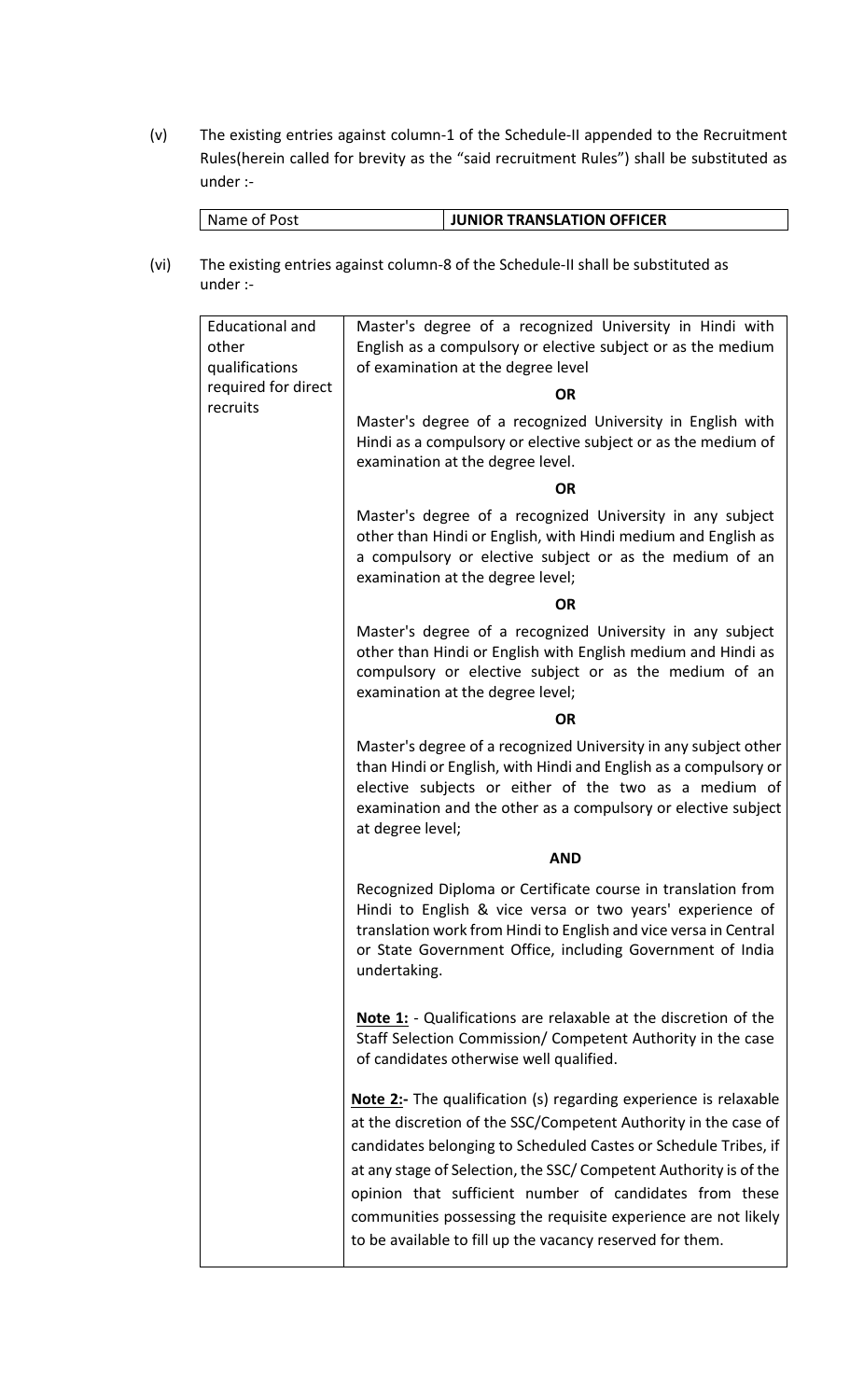(vii) The existing entries against column-10 of the Schedule-II shall be substituted as under:-

| Period of Probation, if any | 02 (Two) years (for direct recruitment)                                                                                                                                                                         |
|-----------------------------|-----------------------------------------------------------------------------------------------------------------------------------------------------------------------------------------------------------------|
|                             | Successful completion of three months in-service<br>Translation Training Course Certificate conducted by<br>Central Translation Bureau, New Delhi will be pre-<br>requisite for completion of probation period. |

(viii) The existing entries against column-11 of the Schedule-II shall be substituted as under:-

| Method of recruitment, whether by direct     | 1.40% by Promotion failing which by |  |  |  |
|----------------------------------------------|-------------------------------------|--|--|--|
| recruitment or by promotion or<br>hv         | Direct recruitment                  |  |  |  |
| deputation/absorption and percentage of      | 2.60% by Direct Recruitment.        |  |  |  |
| the vacancy to be filled by various methods. |                                     |  |  |  |

(ix) The existing entries against column-12 of the Schedule-II shall be substituted as under:-

| In case of recruitment by    | <b>Promotion:</b>                                 |
|------------------------------|---------------------------------------------------|
| promotion/deputation/        | From amongst Junior Hindi Translators of Official |
| absorption grades from which | Language Department, A & N Administration in      |
| promotion/deputation/        | the level 4 (Rs. 25500-81100) of Pay matrix with  |
| absorption to be made.       | 10 years regular Service in the grade.            |

(x) The existing entries against column-13 of the Schedule-II shall be substituted as under:-

| If a DPC exists, what is its | Group'B' DPC for promotion/ confirmation |  |  |
|------------------------------|------------------------------------------|--|--|
| composition?                 | consisting of:-                          |  |  |
|                              | 1. Chief Secretary - Chairman            |  |  |
|                              | 2. Secretary(OL) - Member                |  |  |
|                              | 3. Secretary(Law)- Member                |  |  |
|                              | 3. Assistant Director (OL) - Member      |  |  |

(xi) The existing entries against column-14 of the Schedule-II shall be substituted as under:-

| Circumstances in which UPSC is to be   Consultation with the UPSC is not |  |  |  |
|--------------------------------------------------------------------------|--|--|--|
| consulted in making the recruitment $\parallel$ necessary.               |  |  |  |

Admiral D.K. Joshi (Retd.) Lieutenant Governor Andaman & Nicobar Islands.

By order and in the name of Lieutenant Governor

**Assistant Director (OL)**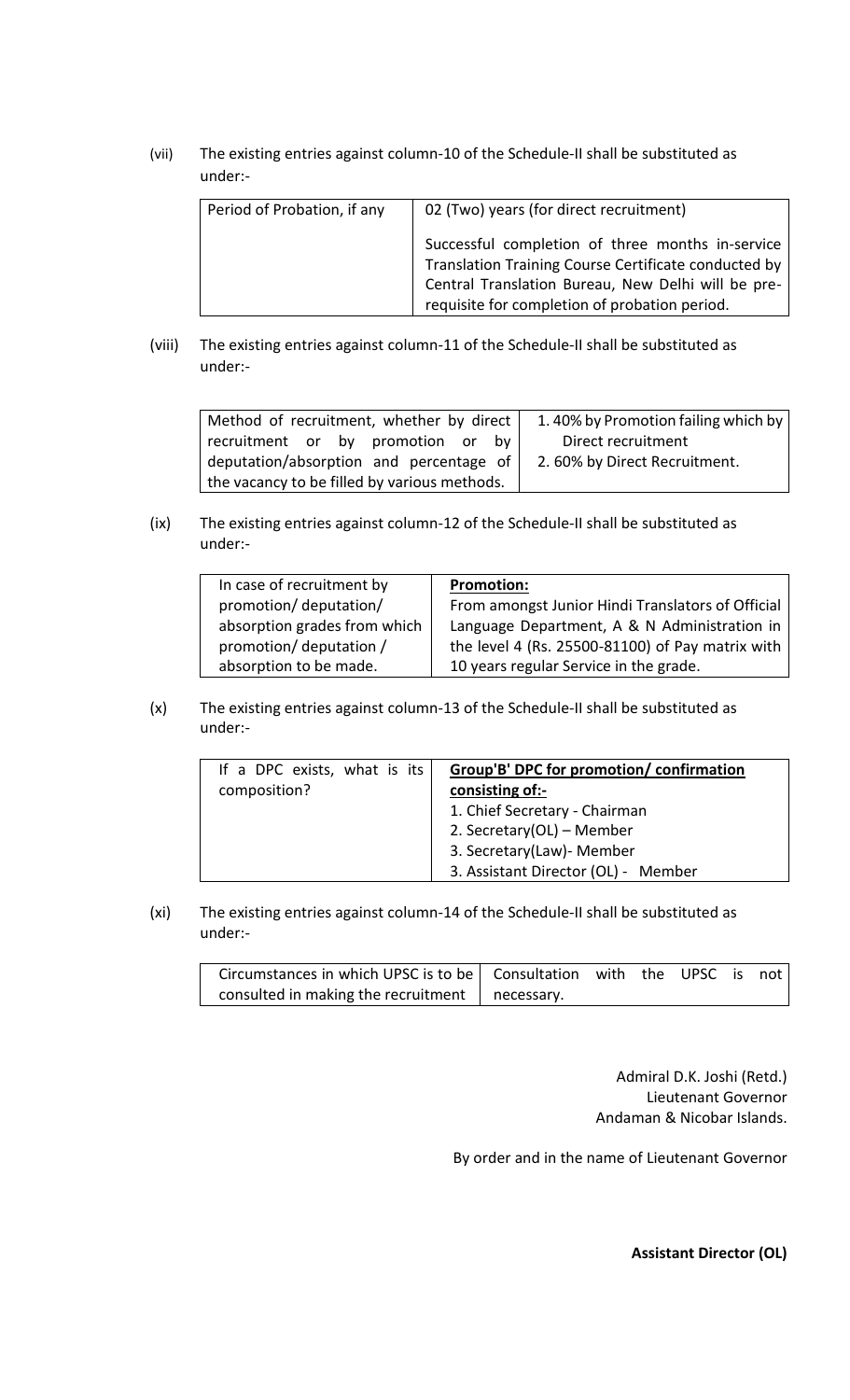## अण्डमान तथा निकोबार प्रशासन **ANDAMAN AND NICOBAR ADMINSTRATION** राजभाषा विभाग **OFFICIAL LANGUAGE DEPARTMENT**  ---

पोर्ट ब्लेयर, दिनांक दिसंबर, 2020.

# प्रारुप अधिसूचना

सं.  $\frac{1}{\pi}$  का. सं. 2–14 / 2019–राजभाषा | भारत सरकार, गृह मंत्रालय, नई दिल्ली के दिनांक 21.02.1985 की अधिसूचना संख्या 14039/2/83–ए.एन.एल. तथा गृह मंत्रालय, नई दिल्ली के दिनांक 11.02.  $2019$  के आदेश संख्या 16/24/2018/रा.भा.(सेवा) के साथ पठित भारतीय संविधान के अनुच्छेद 309 के परन्तुक द्वारा प्रदत्त शक्तियों का प्रयोग करते हुए उप राज्यपाल (प्रशासक), अंडमान तथा निकोबार द्वीपसमूह एतद्व्वारा दिनांक 18.01.2011 के अण्डमान तथा निकोबार राजपत्र के असाधारण अंक में प्रकाशित अधिसूचना संख्या 26/2011 तथा दिनांक 15.05.2017 की अधिसूचना संख्या 76/2017 में प्रकाशित 'वरिष्ठ हिन्दी अनुवादक' तथा 'हिन्दी अनुवादक' के वर्ग 'ख' (अराजपत्रित) पद की भर्ती नियमावली में निम्नलिखित संशोधन करते हैं, अर्थात् :-

## 1. संक्षिप्त नाम व प्रारम्भ :-

- (i) हन नियमों को अंडमान तथा निकोबार प्रशासन (राजभाषा विभाग के वर्ग 'ख' पद) (अराजपत्रित) (अलिपिक वर्गीय) भर्ती नियमावली, 2020 कहा जा सकेगा ।
- (ii) ये नियम इसके सरकारी राजपत्र में प्रकाशित होने की तारीख से प्रवृत्त होंगे ।

(i) भर्ती नियमावली (यहां इसके पश्चात संक्षेप में "उक्त भर्ती नियमावली" कहा जाएगा) में अनूलग्न अनुसूची-I के विद्यमान कॉलम-1 को निम्नानुसार प्रतिस्थापित किया जाएगा :-

 $\frac{1}{2}$ पदनाम $\frac{1}{2}$  वरिष्ठ अनुवाद अधिकारी

(ii) अनुसूची-I के कॉलम-10 में विद्यमान प्रविष्टियों को निम्नानुसार प्रतिस्थापित किया जाएगा:

<u>परिवीक्षा की अवधि, यदि कोई हो | बाल पार क</u>ागू नही

(iii) अनुसूची-। के कॉलम-12 में विद्यमान प्रविष्टियों के तहत प्रयुक्त 'हिन्दी अनुवादक' शब्द को 'क**निष्ठ अनुवाद अधिकारी**' से प्रतिस्थापित किया जाएगा :–

| भर्ती की पद्धति सीधी भर्ती द्वारा या पदोन्नति   <b>पदोन्नति</b> :— |                                                                                              |
|--------------------------------------------------------------------|----------------------------------------------------------------------------------------------|
|                                                                    | द्वारा अथवा प्रतिनियुक्ति पर स्थानांतरण द्वारा   प्रशासन के राजभाषा विभाग में स्तर-6 के वेतन |
|                                                                    | तथा विभिन्न पद्धतियों द्वारा भरी जाने वाली   मैट्रिक्स (रु.35400-112400) में कार्यरत कनिष्ठ  |
| रिक्तियों का प्रतिशत ।                                             | <sup> </sup> अनुवाद अधिकारी में से, जिन्होंने इस ग्रेड में  5                                |
|                                                                    | वर्षों की नियमित सेवा की हो ।                                                                |

(iv) अनुसूची-I के कॉलम-13 में विद्यमान प्रविष्टियों को निम्नानुसार प्रतिस्थापित किया जाएगा :-

| यदि विभागीय पदोन्नति समिति विद्यमान | वर्ग 'ख' विभागीय पदोन्नति समिति(पदोन्नति / |                                           |
|-------------------------------------|--------------------------------------------|-------------------------------------------|
| है तो उसका गठन क्या है ?            |                                            | स्थायीकरण के लिए) का गठन इस प्रकार होगा:- |
|                                     | 1. मुख्य सचिव                              | – अध्यक्ष                                 |
|                                     | 2. सचिव (राजभाषा)                          | — सदस्य                                   |
|                                     | 3. सचिव(विधि)                              | — सदस्य                                   |
|                                     | 4. सहायक निदेशक(राजभाषा) – सदस्य           |                                           |

**2**

संशोधन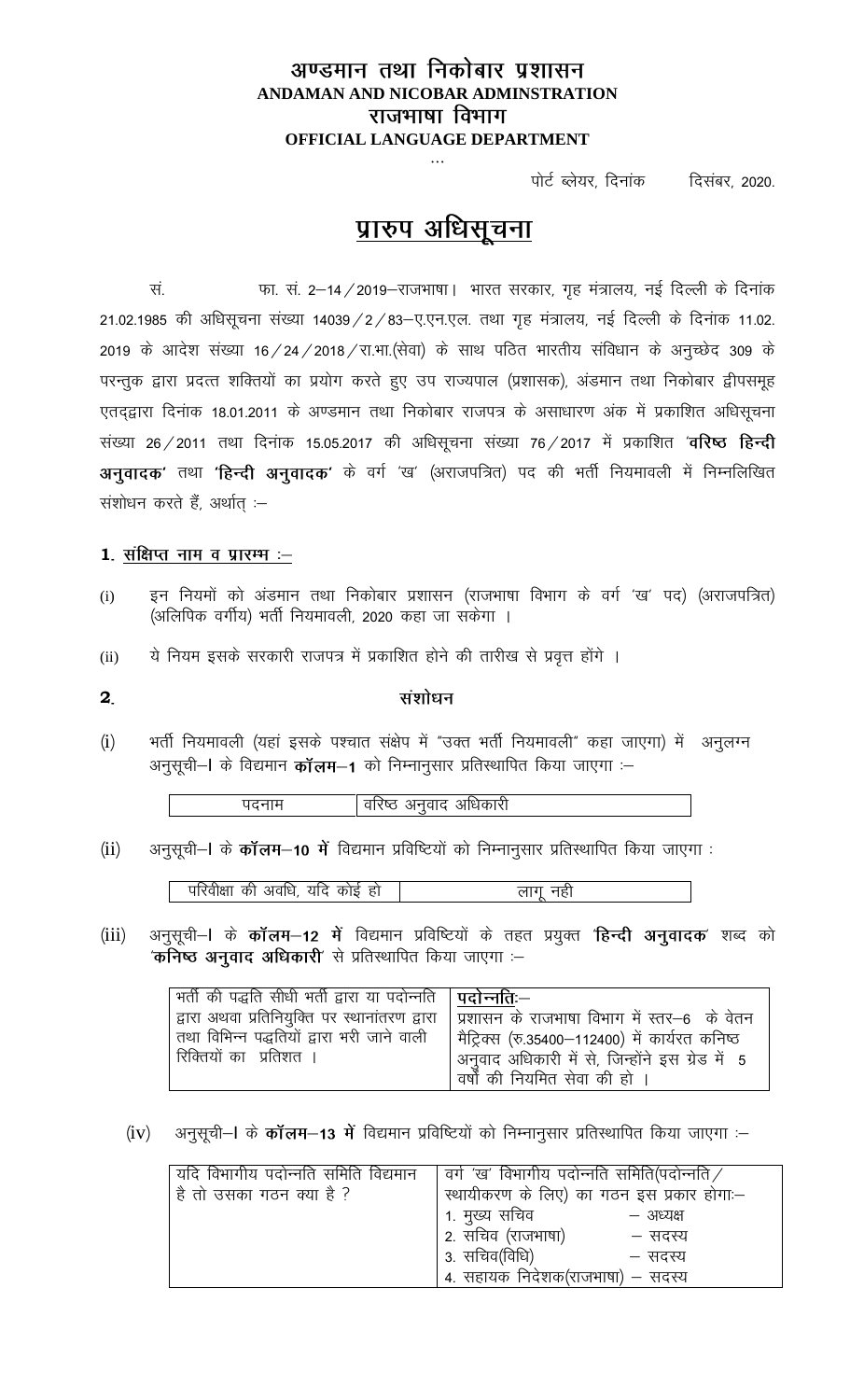अनुसूची–1 के **कॉलम–14 में** विद्यमान प्रविष्टियों को निम्नानुसार प्रतिस्थापित किया जाएगा :–  $(v)$ 

|                        | [परिस्थितियाँ जिसमें संघ लोक सेवा आयोग से    संघ लोक सेवा आयोग से परामर्श की आवश्यकता |
|------------------------|---------------------------------------------------------------------------------------|
| । परामर्श किया जाना है | <sup>।</sup> नही है।                                                                  |

 $(vi)$ भर्ती नियमावली (यहां इसके पश्चात संक्षेप में "उक्त भर्ती नियमावली" कहा जाएगा) के साथ संलंग्न अनुसूची–II के विद्यमान कॉलम–1 को निम्नानुसार प्रतिस्थापित किया जाएगा :–

| आधकारा<br>अनवाद<br>नष्ठ<br>ΦI |
|-------------------------------|

(vii) अनुसूची-II के कॉलम-8 में विद्यमान प्रविष्टियों को निम्नानुसार प्रतिस्थापित किया जाएगा :-

| सीधी भती के लिए आवश्यक<br>शैक्षिक तथा अन्य योग्यताएँ | किसी मान्यता प्राप्त विश्वविद्यालय से हिन्दी में मास्टर<br>डिग्री तथा डिग्री स्तर पर अंग्रेजी एक अनिवार्य या<br>वैकल्पिक विषय के रूप में या परीक्षा का माध्यम रहा हो ।                                                                                                                                                 |
|------------------------------------------------------|------------------------------------------------------------------------------------------------------------------------------------------------------------------------------------------------------------------------------------------------------------------------------------------------------------------------|
|                                                      | अथवा                                                                                                                                                                                                                                                                                                                   |
|                                                      | किसी मान्यता प्राप्त विश्वविद्यालय से अंग्रेजी में मास्टर<br>डिग्री तथा डिग्री स्तर पर हिन्दी एक अनिवार्य या<br>वैकल्पिक विषय के रूप में या परीक्षा का माध्यम रहा हो।<br>अथवा                                                                                                                                          |
|                                                      | किसी मान्यता प्राप्त विश्वविद्यालय से हिन्दी या अंग्रेजी से<br>भिन्न हिन्दी माध्यम से किसी अन्य विषय में मास्टर डिग्री<br>तथा डिग्री स्तर पर अंग्रेजी एक अनिवार्य या वैकल्पिक<br>विषय के रूप में रहा हो या परीक्षा का माध्यम रहा हो।                                                                                   |
|                                                      | अथवा                                                                                                                                                                                                                                                                                                                   |
|                                                      | किसी मान्यता प्राप्त विश्वविद्यालय से हिन्दी या अंग्रेजी से<br>भिन्न किसी अन्य विषय में अंग्रेजी माध्यम से मास्टर डिग्री<br>तथा डिग्री स्तर पर हिन्दी एक अनिवार्य या वैकल्पिक<br>विषय के रूप में रहा हो या परीक्षा का माध्यम रहा हो।                                                                                   |
|                                                      | अथवा                                                                                                                                                                                                                                                                                                                   |
|                                                      | किसी मान्यता प्राप्त विश्वविद्यालय से हिन्दी या अंग्रेजी से<br>भिन्न किसी अन्य विषय में मास्टर डिग्री तथा डिग्री स्तर<br>पर हिन्दी तथा अंग्रेजी एक अनिवार्य या वैकल्पिक विषय<br>के रूप में या इन दो विषयों में से कोई एक विषय परीक्षा<br>का माध्यम रहा हो और दूसरा विषय अनिवायं या<br>वैकल्पिक विषय के रूप में रहा हो। |
|                                                      | और                                                                                                                                                                                                                                                                                                                     |
|                                                      | हिन्दी से अंग्रेजी और अंग्रेजी से हिन्दी अनुवाद में मान्यता<br>प्राप्त डिप्लोमा या प्रमाणपत्र पाठ्यक्रम या केन्द्रीय सरकार<br>या राज्य सरकार के कार्यालयों सहित भारत सरकार के<br>उपक्रम में हिन्दी से अंग्रेजी और अंग्रेजी से हिन्दी अनुवाद<br>कार्य का दो वर्षो का अनुभव।                                             |
|                                                      | <u>नोट 1</u> :–सुयोग्य अभ्यार्थियों के मामले में  कर्मचारी चयन<br>आयोग / सक्षम प्राधिकारी के विवेक पर योग्यता संबंधी छूट<br>दी जाएगी।                                                                                                                                                                                  |